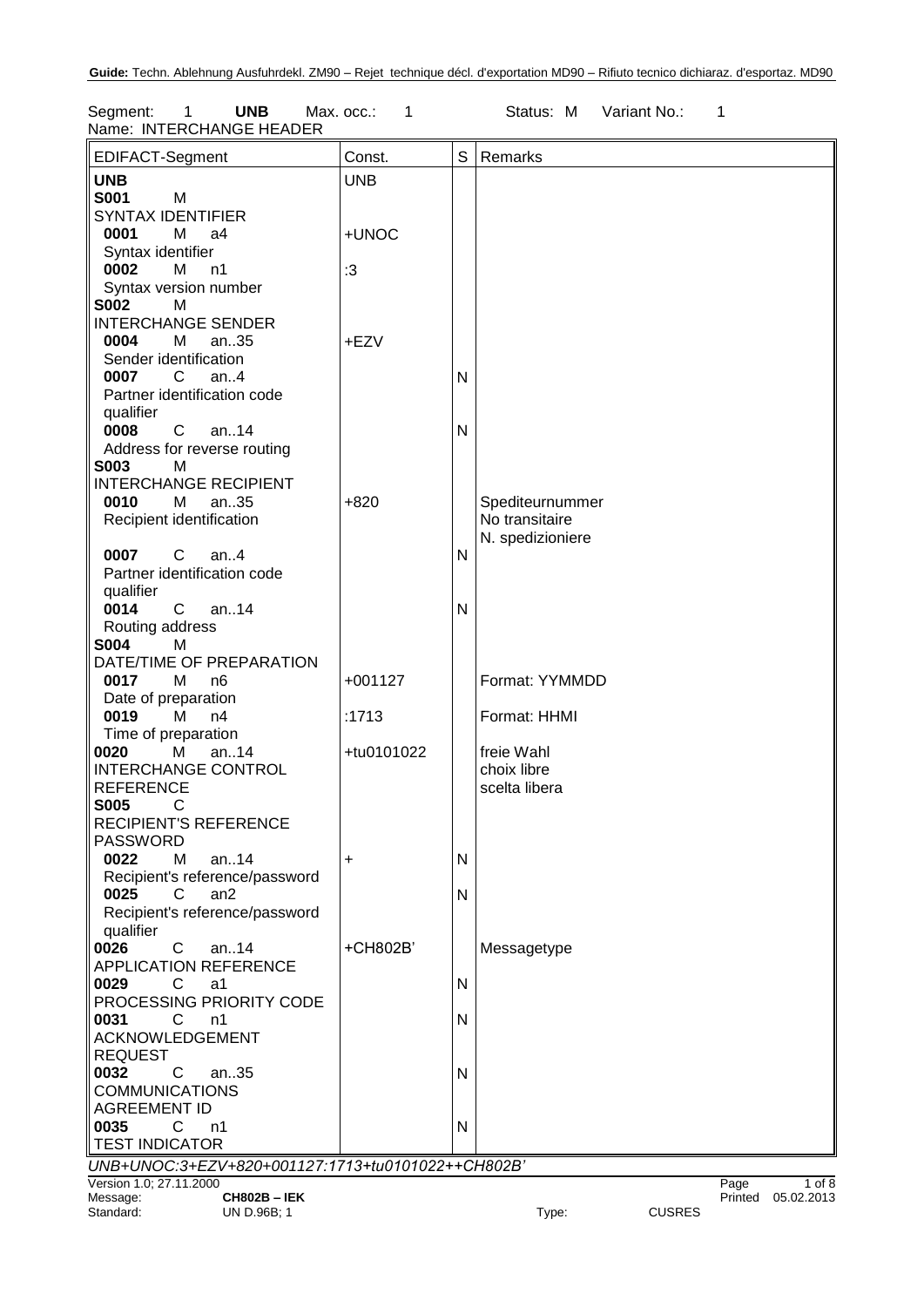| Segment: Z<br>UNH<br>Name: MESSAGE HEADER  | Max. occ.: |   | Status: M<br>variant No.: |
|--------------------------------------------|------------|---|---------------------------|
| EDIFACT-Segment                            | Const.     |   | S Remarks                 |
| <b>UNH</b>                                 | <b>UNH</b> |   |                           |
| 0062<br>M<br>an14                          | $+$ tu0233 |   | freie Wahl                |
| <b>MESSAGE REFERENCE</b>                   |            |   | choix libre               |
| <b>NUMBER</b>                              |            |   | scelta libera             |
| <b>S009</b><br>м                           |            |   |                           |
| <b>MESSAGE IDENTIFIER</b>                  |            |   |                           |
| 0065<br>М<br>an.6                          | +CUSRES    |   |                           |
| Message type identifier                    |            |   |                           |
| 0052<br>М<br>an.3                          | :D         |   |                           |
| Message type version number                |            |   |                           |
| 0054<br>M<br>an.3                          | :96B       |   |                           |
| Message type release number                |            |   |                           |
| 0051<br>M<br>an.2                          | :UN'       |   |                           |
| Controlling agency                         |            |   |                           |
| $\overline{C}$<br>an.6<br>0057             |            | N |                           |
| Association assigned code                  |            |   |                           |
| 0068<br>$\mathcal{C}$<br>an.35             |            | N |                           |
| <b>COMMON ACCESS</b>                       |            |   |                           |
| <b>REFERENCE</b>                           |            |   |                           |
| <b>S010</b><br>C                           |            |   |                           |
| STATUS OF THE TRANSFER                     |            |   |                           |
| 0070<br>M <sub>1</sub><br>n <sub>1</sub> 2 |            | N |                           |
| Sequence message transfer                  |            |   |                           |
| number                                     |            |   |                           |
| 0073<br>C<br>a1                            |            | N |                           |
| First/last sequence message                |            |   |                           |
| transfer indication                        |            |   |                           |

Segment: 2 **UNH** Max. occ.: 1 Status: M Variant No.: 1

*UNH+tu0233+CUSRES:D:96B:UN'*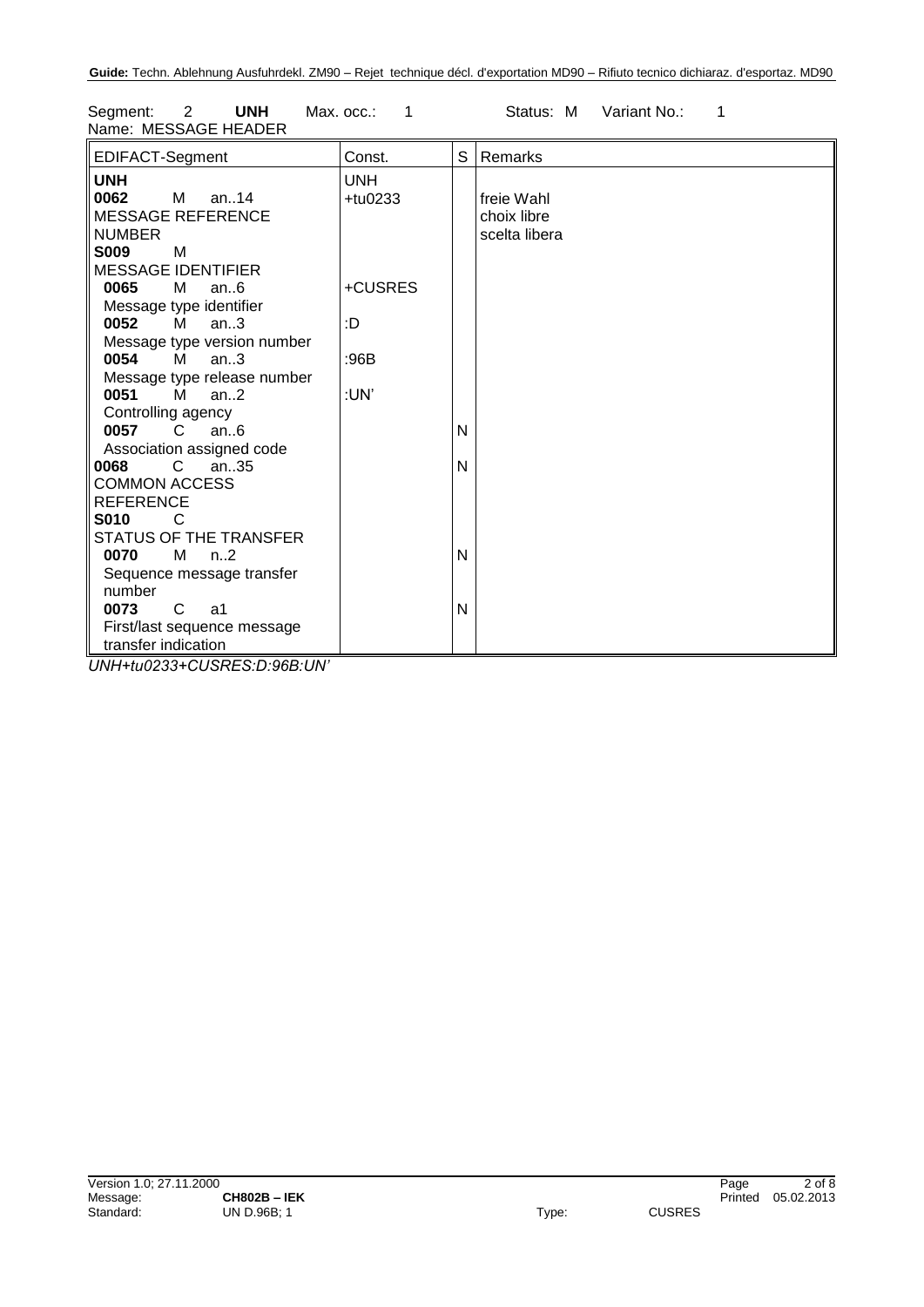| EDIFACT-Segment                                                      | Const.       | S | Remarks                                                                                             |
|----------------------------------------------------------------------|--------------|---|-----------------------------------------------------------------------------------------------------|
| <b>BGM</b><br>C002<br>$\mathsf{C}$                                   | <b>BGM</b>   |   |                                                                                                     |
| DOCUMENT/MESSAGE NAME<br>1001<br>C<br>an.3<br>Document/message name, | $\ddot{}$    |   |                                                                                                     |
| coded<br>1131<br>$\mathsf{C}$<br>an.3<br>Code list qualifier         |              | N |                                                                                                     |
| 3055<br>an.3<br>C.<br>Code list responsible agency,<br>coded         |              | N |                                                                                                     |
| 1000<br>C<br>an35<br>Document/message name                           |              | N |                                                                                                     |
| C <sub>106</sub><br>C<br>DOCUMENT/MESSAGE<br><b>IDENTIFICATION</b>   |              |   |                                                                                                     |
| C.<br>an $.35$<br>1004<br>Document/message number                    | +DekInrsped' |   | Deklarationsnummer Spediteur<br>No déclaration transitaire<br>N. dichiarazione spedizioniere (an17) |
| 1056<br>C<br>an.9<br>Version                                         |              | N |                                                                                                     |
| 1060<br>C.<br>an.6<br>Revision number                                |              | N |                                                                                                     |
| 1225<br>$\mathsf{C}$<br>an.3<br><b>MESSAGE FUNCTION, CODED</b>       |              | N |                                                                                                     |
| $\mathsf{C}$<br>4343<br>an.3<br>RESPONSE TYPE, CODED                 |              | N |                                                                                                     |

Segment: 3 **BGM** Max. occ.: 1 Status: M Variant No.: 1 Name: Beginning of message

*BGM++Deklnrsped'*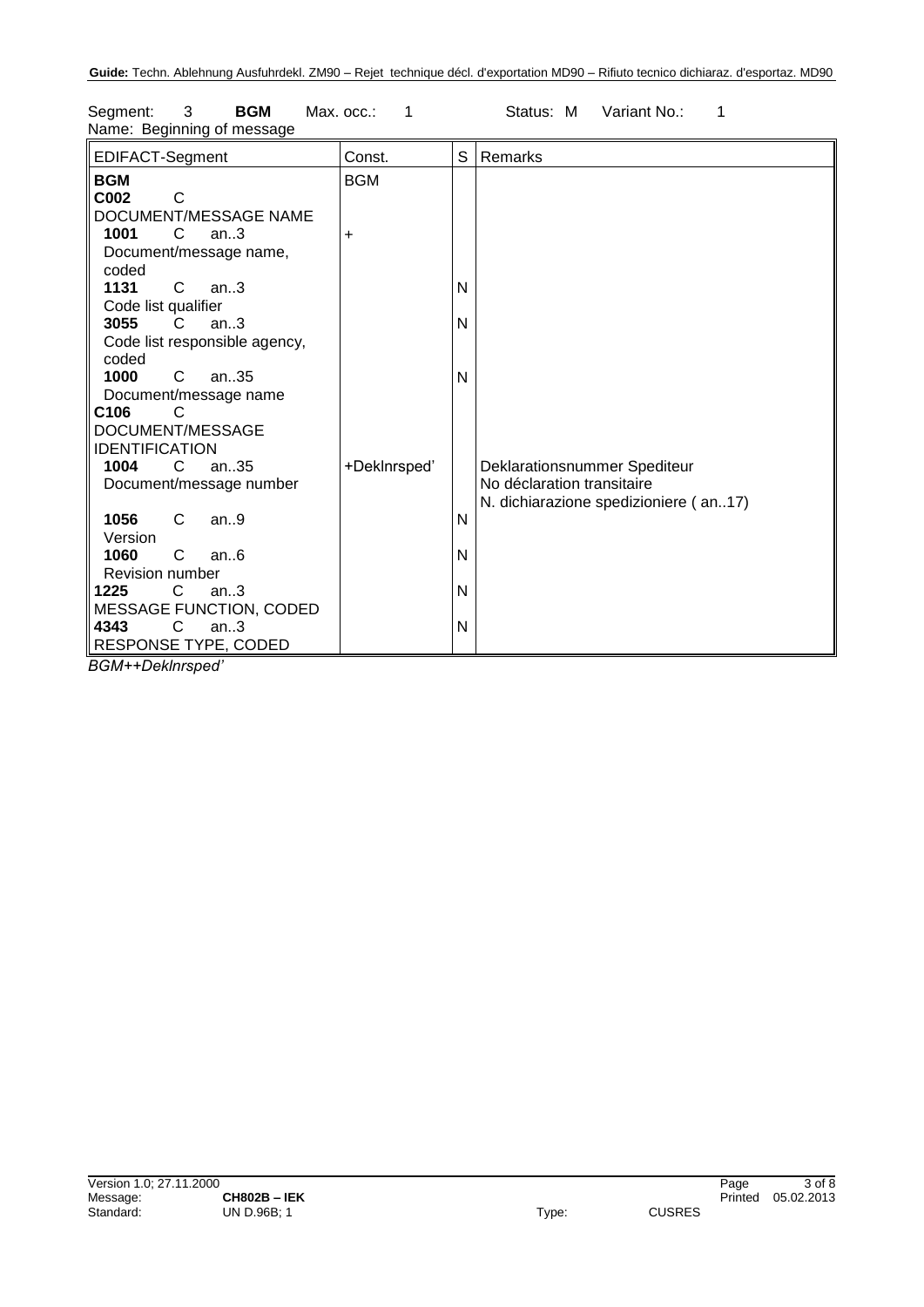| Segment group:<br>NAD-SG2                                             |                              | SG <sub>1</sub>                            | Max. occ.:        | 9               |        | Status: C                         | Variant No.: | 1 |  |
|-----------------------------------------------------------------------|------------------------------|--------------------------------------------|-------------------|-----------------|--------|-----------------------------------|--------------|---|--|
| Segment:<br>Name: Name and address                                    | 10                           | <b>NAD</b>                                 | Max. occ.:        | 1               |        | Status: M                         | Variant No.: | 1 |  |
| EDIFACT-Segment                                                       |                              |                                            | Const.            |                 | S      | Remarks                           |              |   |  |
| <b>NAD</b><br>3035<br>PARTY QUALIFIER<br>C082<br>PARTY IDENTIFICATION | M<br>C                       | an.3                                       | <b>NAD</b><br>+FW |                 |        |                                   |              |   |  |
| <b>DETAILS</b><br>3039                                                | M                            | an35                                       |                   | +Testspediteur' |        | Spediteurnummer<br>No transitaire |              |   |  |
| Party id. identification<br>1131                                      | $\mathsf{C}$                 | an.3                                       |                   |                 | Ν      | N. spedizioniere (an17)           |              |   |  |
| Code list qualifier<br>3055<br>coded                                  | C                            | an.3<br>Code list responsible agency,      |                   |                 | N      |                                   |              |   |  |
| C058<br>NAME AND ADDRESS<br>3124                                      | C<br>м                       | an35                                       |                   |                 | Ν      |                                   |              |   |  |
| Name and address line<br>3124<br>Name and address line                | C                            | an35                                       |                   |                 | N      |                                   |              |   |  |
| 3124<br>Name and address line                                         | C                            | an35                                       |                   |                 | N      |                                   |              |   |  |
| 3124<br>Name and address line<br>3124<br>Name and address line        | C<br>C                       | an35<br>an35                               |                   |                 | N<br>N |                                   |              |   |  |
| C080<br>PARTY NAME<br>3036                                            | С<br>M                       | an35                                       |                   |                 | Ν      |                                   |              |   |  |
| Party name<br>3036<br>Party name                                      | C                            | an35                                       |                   |                 | Ν      |                                   |              |   |  |
| 3036<br>Party name<br>3036                                            | C<br>C                       | an35<br>an35                               |                   |                 | N<br>N |                                   |              |   |  |
| Party name<br>3036<br>Party name                                      | C                            | an35                                       |                   |                 | N      |                                   |              |   |  |
| 3045<br>C059                                                          | C<br>C                       | an.3<br>Party name format, coded           |                   |                 | N      |                                   |              |   |  |
| <b>STREET</b><br>3042                                                 | M                            | an35<br>Street and number/p.o. box         |                   |                 | Ν      |                                   |              |   |  |
| 3042<br>3042                                                          | $\mathsf{C}$<br>$\mathsf{C}$ | an35<br>Street and number/p.o. box<br>an35 |                   |                 | N<br>N |                                   |              |   |  |
| 3042                                                                  | C                            | Street and number/p.o. box<br>an35         |                   |                 | N      |                                   |              |   |  |
| 3164<br><b>CITY NAME</b>                                              | $\mathsf{C}$                 | Street and number/p.o. box<br>an35         |                   |                 | N      |                                   |              |   |  |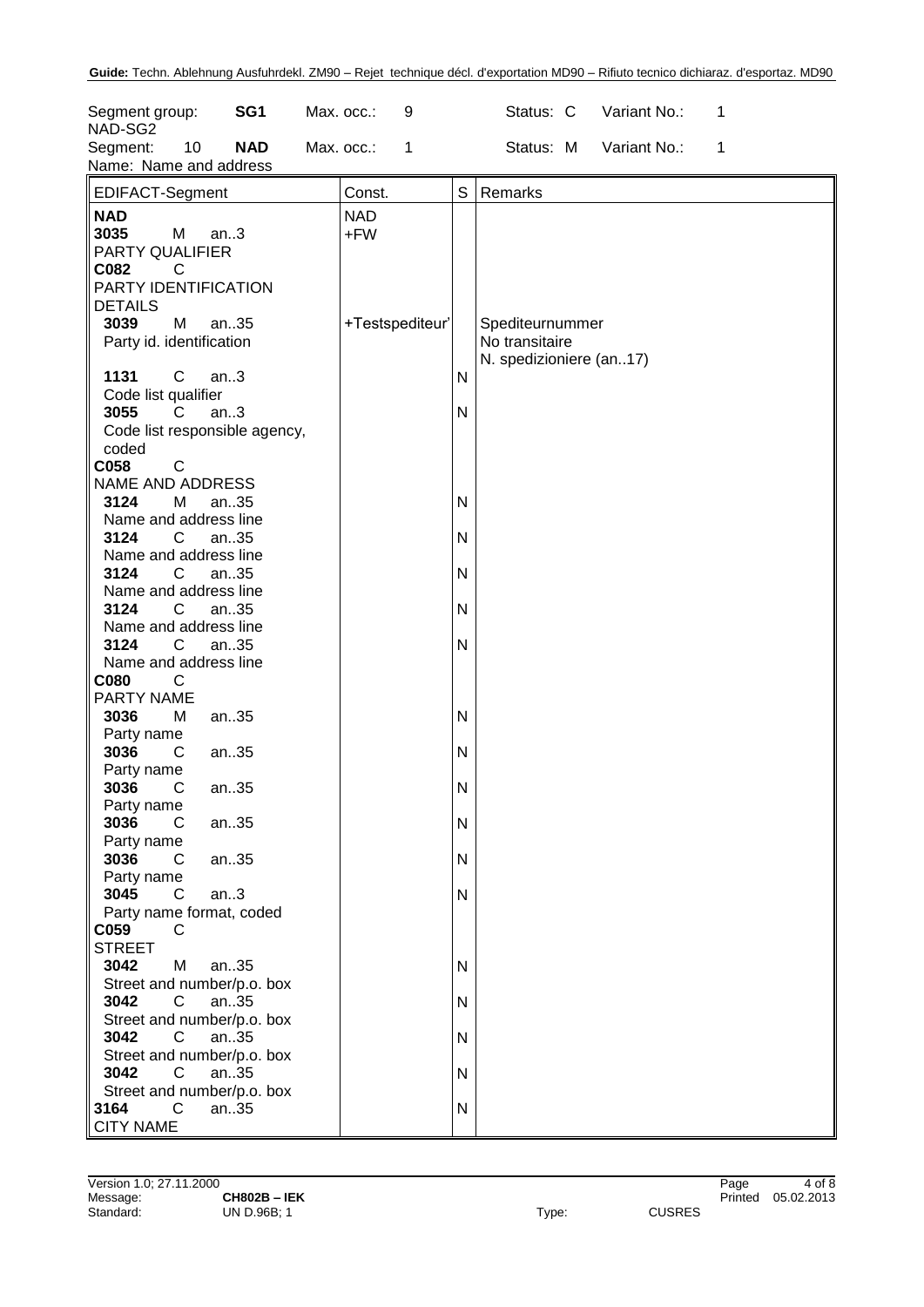| 10<br><b>NAD</b><br>Segment: | Max. occ.: |   | Status: M<br>Variant No.: |
|------------------------------|------------|---|---------------------------|
| EDIFACT-Segment              | Const.     | S | Remarks                   |
| 3229<br>an.9                 |            | N |                           |
| COUNTRY SUB-ENTITY           |            |   |                           |
| <b>IDENTIFICATION</b>        |            |   |                           |
| 3251<br>an.9                 |            | N |                           |
| POSTCODE IDENTIFICATION      |            |   |                           |
| <b>3207</b><br>С<br>an.3     |            | N |                           |
| COUNTRY, CODED               |            |   |                           |

*NAD+FWTespediteur'*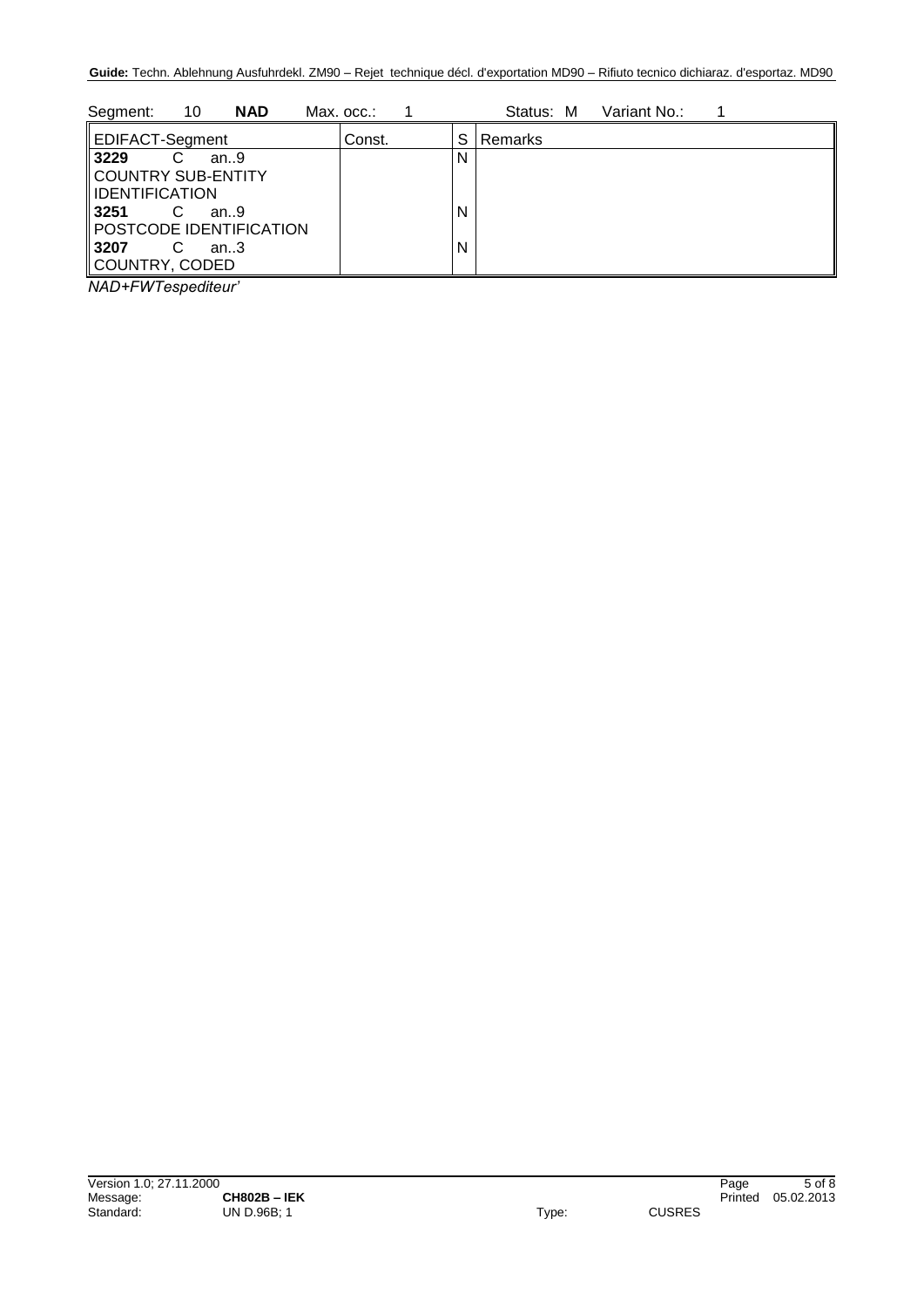| SG4<br>Segment group:<br>ERP-RFF-ERC-FTX<br>16<br><b>ERP</b><br>Segment:<br>Name: Error point details                                                                                                                                                                                                                                                                                                                                | Max. occ.:<br>99<br>Max. occ.:<br>$\mathbf 1$ | Status: C<br>Variant No.:<br>1<br>Status: M<br>Variant No.:<br>1       |
|--------------------------------------------------------------------------------------------------------------------------------------------------------------------------------------------------------------------------------------------------------------------------------------------------------------------------------------------------------------------------------------------------------------------------------------|-----------------------------------------------|------------------------------------------------------------------------|
| EDIFACT-Segment                                                                                                                                                                                                                                                                                                                                                                                                                      | Const.                                        | S<br>Remarks                                                           |
| <b>ERP</b><br>C701<br>C<br><b>ERROR POINT DETAILS</b><br>1049<br>$\mathbf C$<br>an.3<br>Message section, coded<br>1052<br>$\mathsf{C}$<br>an35<br>Message item number<br>1054<br>C.<br>n6<br>Message sub-item number<br>C853<br>C<br><b>ERROR SEGMENT POINT</b><br><b>DETAILS</b><br>9166<br>C.<br>an.3<br>Segment tag<br>$\mathsf{C}$<br>1050<br>an $.10$<br>Sequence number<br>1159<br>C.<br>an.3<br>Sequence number source, coded | <b>ERP</b><br>$+5'$<br>:000011007'            | Fehlernummer<br>No d'erreur<br>N. dell'errore (n9)<br>N<br>N<br>N<br>N |

*ERP+5:000011007'*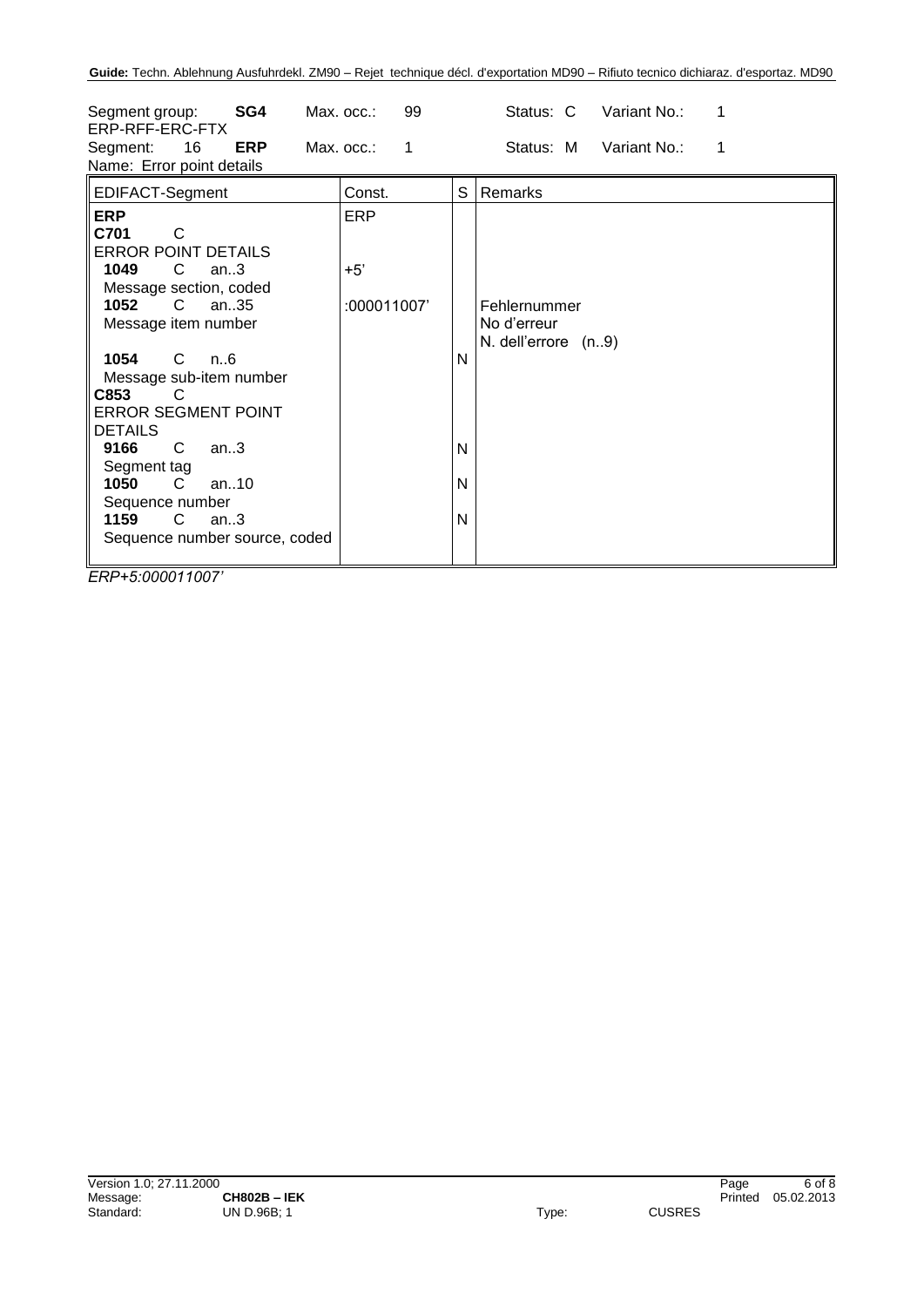Segment: 53 **UNT** Max. occ.: 1 Status: M Variant No.: 1 Name: MESSAGE TRAILER

| EDIFACT-Segment                                                                                                             | Const.                     | S | Remarks      |
|-----------------------------------------------------------------------------------------------------------------------------|----------------------------|---|--------------|
| <b>UNT</b><br>0074<br>м<br>n6<br>NUMBER OF SEGMENTS IN A<br>∥MESSAGE<br>   0062<br>M<br>an14<br>MESSAGE REFERENCE<br>NUMBER | UNT<br>$+5$<br>$+$ tu0233' |   | $=$ UNH 0062 |

*UNT+5+ tu0233'*